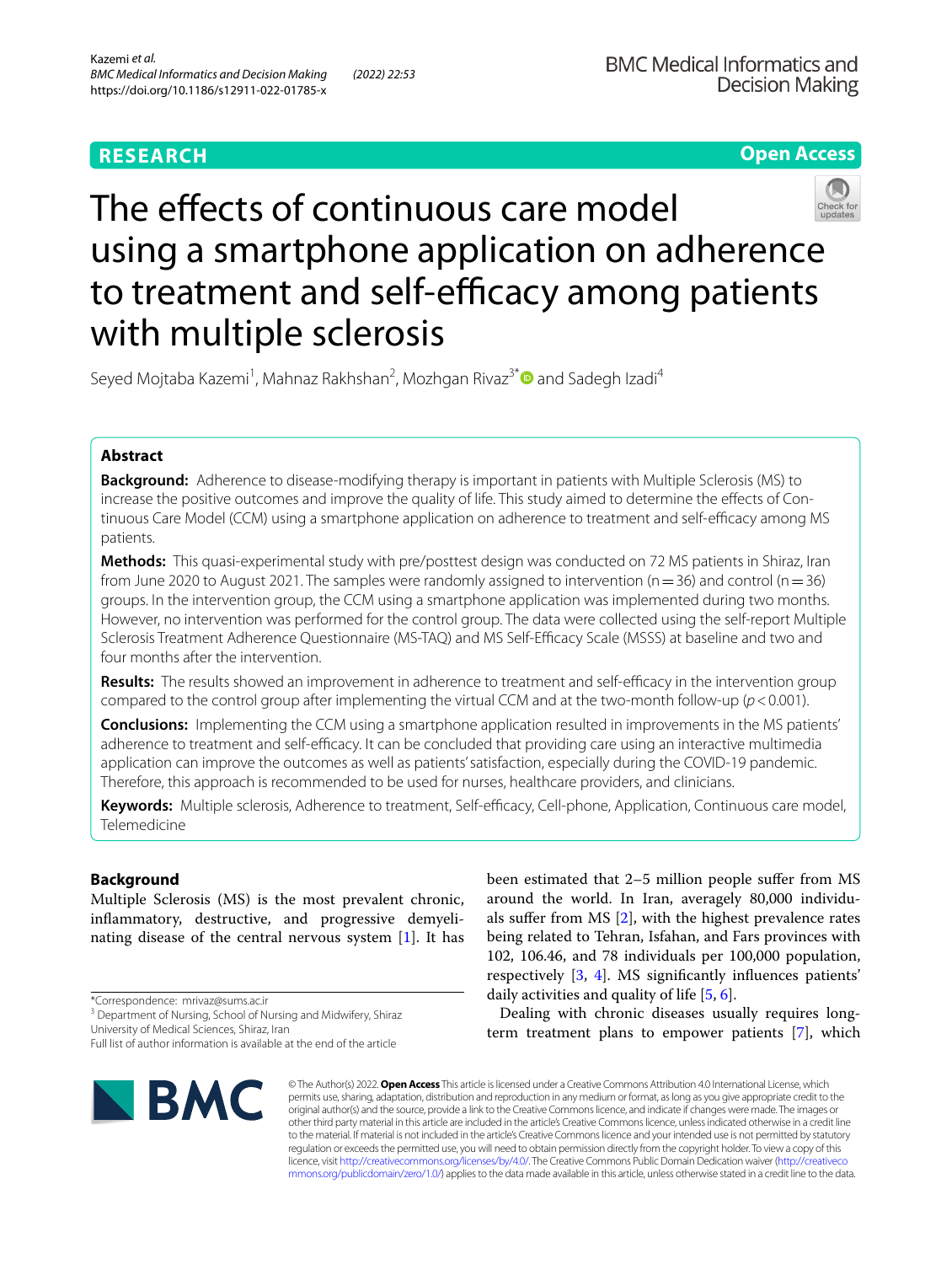include Disease-Modifying Therapies (DMTs) (supportive care, rehabilitation, and symptom management) [[8\]](#page-6-7). Adherence to DMTs is essential to maximize the benefcial efects of MS treatment and reduce the number of clinical relapses [[9\]](#page-6-8). On the other hand, failure to follow treatment and care regimens increases the risk of complications and mortality as well as the cost of healthcare [[10\]](#page-6-9). According to the World Health Organization (WHO), compliance with treatment regimens is an important factor in the success of treatment. Poor compliance reduces the desired clinical efects and, consequently, reduces the efectiveness of health systems [[11\]](#page-6-10). Various factors are associated with adherence to treatment including age, gender, socioeconomic status, limited efectiveness of treatments, type of MS, patient's attitude, side efects of drugs, amnesia, depression, anxiety, and cognitive problems. Identifcation and elimination of these factors increase adherence to treatment and help choose the efective treatment for MS [\[9](#page-6-8)]. Erbay et al. [[12](#page-6-11)] reported an adherence rate of 59.6% in MS patients.

Decreased self-efficacy is another problem faced by these patients  $[13]$  $[13]$ . Self-efficacy is the main prerequisite for behavior change including health behaviors [\[14](#page-6-13)]. Sikes et al.  $[15]$  $[15]$  $[15]$  reported that MS could reduce self-efficacy by up to 48%. Considering the chronic nature of MS, self-efficacy is an important internal factor for long-term control and management of this disease [[16\]](#page-6-15).

Despite the recent therapeutic advances, there is still no known cure for MS [\[17\]](#page-6-16). Consequently, continuous care seems to be necessary to prevent the complications and recurrence of the disease  $[18]$  $[18]$ . The Continuous Care Model (CCM) aims to establish an efective, interactive, and consistent relationship between the client and the nurse as a provider of healthcare services to evaluate the clients' needs and problems and sensitize them to accept their continuous health behaviors and help maintain their recovery process and health promotion, which is compatible with the characteristics of chronic diseases and the dynamics of their problems  $[19]$ . The recommended treatment regimen often takes place at home and outside the scope of medical care in patients with MS  $[20]$  $[20]$ . Thus, providing remote healthcare services increases the access of patients with mobility or geographical limitations [\[21](#page-6-20)]. Nowadays, access to health services can be greatly facilitated due to the advances in computer and network technologies [\[22](#page-6-21)].

Educational software programs create a participatory platform and provide valuable information, thereby creating an opportunity to improve the disease process that allows patients to access the required information upon request  $[23]$  $[23]$ . Therefore, it is important to educate clients through multimedia, as an appropriate method to address the educational needs of patients with MS [\[24](#page-6-23)]. The main advantages of this method include the multimedia feature or using a combination of texts and audios/ videos, comprehensive activation, reproducibility, and feedback [\[25](#page-6-24)]. Evidence has also shown that multimedia software-based education can improve knowledge and compliance with treatment regimens [\[26](#page-7-0)].

As mentioned earlier, continuous care aims at designing and maintaining a fexible, dynamic and continuous care relationship between the nurse and the patient for improving patient outcomes. Thus, this model can lead to acceptance, increase of insight, and continuous engagement  $[27]$  $[27]$ . The introduction of this model using an Android-based smartphone application seems to be a good option for providing services to MS patients, particularly during the COVID-19 pandemic. Up to now, few studies have been published on the efect of this remote model on self-efficacy and adherence to treatment among MS patients. Therefore, the present study aimed to evaluate the efects of CCM using a smartphone application on adherence to treatment and self-efficacy among MS patients.

## **Methods**

## **Study design**

This quasi-experimental study with the pre/posttest design was conducted on 72 MS patients referred to the MS Association afliated to Shiraz University of Medical Sciences, Shiraz, Iran from June 2020 to August 2021.

The study sample size was estimated according to a similar study [\[28](#page-7-2)] and considering  $\alpha$  = 0.05, β = 0.2, and attrition rate of 15%. Patients were recruited via convenience sampling and were then randomly assigned to the intervention ( $n=36$ ) and control ( $n=36$ ) groups through block randomization with the block size of four using the Random Allocation Software. The inclusion criteria were sufering from relapsing–remitting MS, aging 18–45 years, having mild to moderate disability (EDSS 0-5-5), not being in the recurrence phase, being able to use smartphones, having an Android smartphone, and having the history of MS for at least six months. The exclusion criteria were sufering from other types of MS (primary progressive, secondary progressive and progressive relapsing), unwillingness to continue cooperation, incomplete attendance in educational interventions, severe disease complications, and known psychophysical disorders.

## **Data collection**

Data collection tools consisted of a demographic questionnaire, the MS-Treatment Adherence Questionnaire (MS-TAQ), and MS Self-Efficacy Scale (MSSS).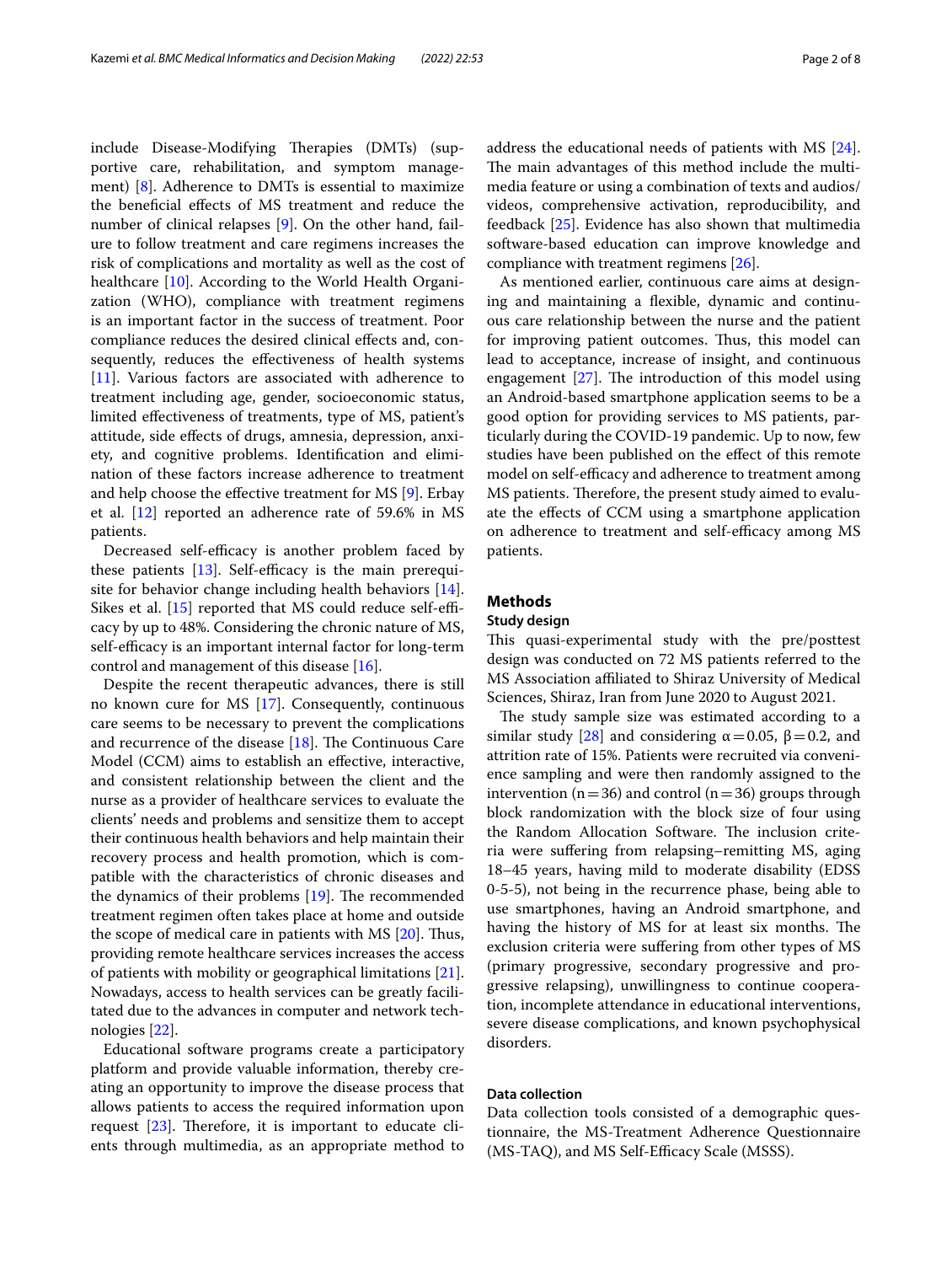## **Measurement**

## *Demographic information form*

The demographic information form included two parts, namely demographic characteristics (age, gender, marital status, education level, and occupation) and diseaserelated information (duration of the disease, frequency of recurrence, and number of hospitalizations during the past year).

#### *MS‑Treatment Adherence Questionnaire*

The MS-TAQ is a self-report tool for identifying barriers to adherence amongst MS patients taking DMTs. The MS-TAQ was developed by Wicks et al. [[29](#page-7-3)] in the United States. It contained 30 items divided into three subscales, namely DMT-Barriers, DMT-Side Efects, and DMT-Coping Strategies. In the DMT-Barriers subscale, the patients who had missed at least one dose in the previous 28 days were asked 13 four-point questions pertaining to the barriers to adherence ("not important at all" to "extremely important"). In the DMT-Side Efects subscale, 10 treatment side efects that might have a negative efect on adherence to treatment were listed in form of fve-point questions from "never" to "all or nearly all the time." The DMT-Coping Strategies included seven yes/ no questions regarding the coping strategies that might be effective in reducing the treatment side effects. The reliability of this tool was confrmed by Cronbach's alpha coefficients ranging from  $0.40$  to  $0.86$ . In addition, the convergent validity of this questionnaire was reported as the relationship between Missed Dose Ratio (MDR) and the treatment adherence subscale  $(r=0.5)$ . Its divergent validity was also reported as the relationship between coping strategies and MDR ( $r=0.3$ ). The Persian version of the scale was validated by Maghsoud Puryousef [[30](#page-7-4)] with a Cronbach's alpha coefficient of 0.87. In the present study also, the Cronbach's alpha of this instrument was computed as 0.90.

#### *MS self‑efcacy scale*

MSSS was developed by Rigby et al.  $[31]$  in England. The MSSS included 14 items divided into four dimensions, namely independence and activity (fve items), concerns and interests (four items), personal control (three items), and social confidence (two items). The items could be scored via a six-point Likert scale ranging from strongly disagree  $(1)$  to strongly agree  $(6)$ . Thus, the total score could range from 6 to 84, with higher scores representing higher self-efficacy. The total score of the scale could be calculated through summing up the scores of the subscales. The reliability of the scale was approved by Cronbach's alpha coefficient of 0.81. Moreover, the results of Exploratory Factor Analysis (EFA) indicated that the four-factor structure with 14 items explained 57.9% of the variance, which revealed the acceptable validity of the instrument. In Iran, the psychometric properties of MSSS were measured by Reshvanloo  $[32]$  $[32]$ . The validity of the scale was explored via construct validity (EFA) and divergent validity. Divergent validity was measured with a depression scale ( $r = -0.74$ ). Additionally, the reliability of the whole scale was confrmed by Cronbach's  $alpha=0.9$ . In the present study, the Cronbach's alpha was calculated as 0.92.

## *Development of the smartphone application*

At frst, educational materials on MS were extracted from authentic resources (i.e., textbooks, literature, etc.) and were evaluated and revised by two experts in the field of nursing and one neurologist. The educational content included the description of MS (i.e., pathophysiology, clinical manifestations, assessment and diagnosis, pharmacologic therapies, management of the disease, nutrition, pregnancy, exercise, etc.), COVID-19 and its prevention among MS patients, and self-management programs. Then, based on educational materials, electronic contents, images, animations, and audio and video clips were produced and designed in form of an installable application on electronic devices using an Android Studio program on the Android platform. Finally, the developed Persian multimedia software named the "MS App" was evaluated and tested by electronic content production engineers.

The "MS App" consisted of various sections including educational sections about the disease, injection training (i.e., interferon beta-1a and interferon beta-1a), entertainment section (i.e., motivational contents, music, etc.), night section (patients' night rest including audio podcasts, e-books, and instrumental music), chat room (for the patients to communicate with each other), and a notifcation system status bar. Besides, a section of the software was designed to interact with the researcher, so that the patients could communicate with the researcher whenever they needed. The software could be easily installed on Android smartphones and the contents were updated daily without the need to reinstall a new application (Additional fle [1](#page-5-0)).

#### *Intervention*

Initially, the written informed consent form and the questionnaires were completed by both groups in the MS Association before the intervention. Then, the CCM using an Android-based interactive smartphone application was performed for the patients in the intervention group for 4 months. However, the control group only received the routine care. The CCM is a nursing care model that was developed and assessed psychometrically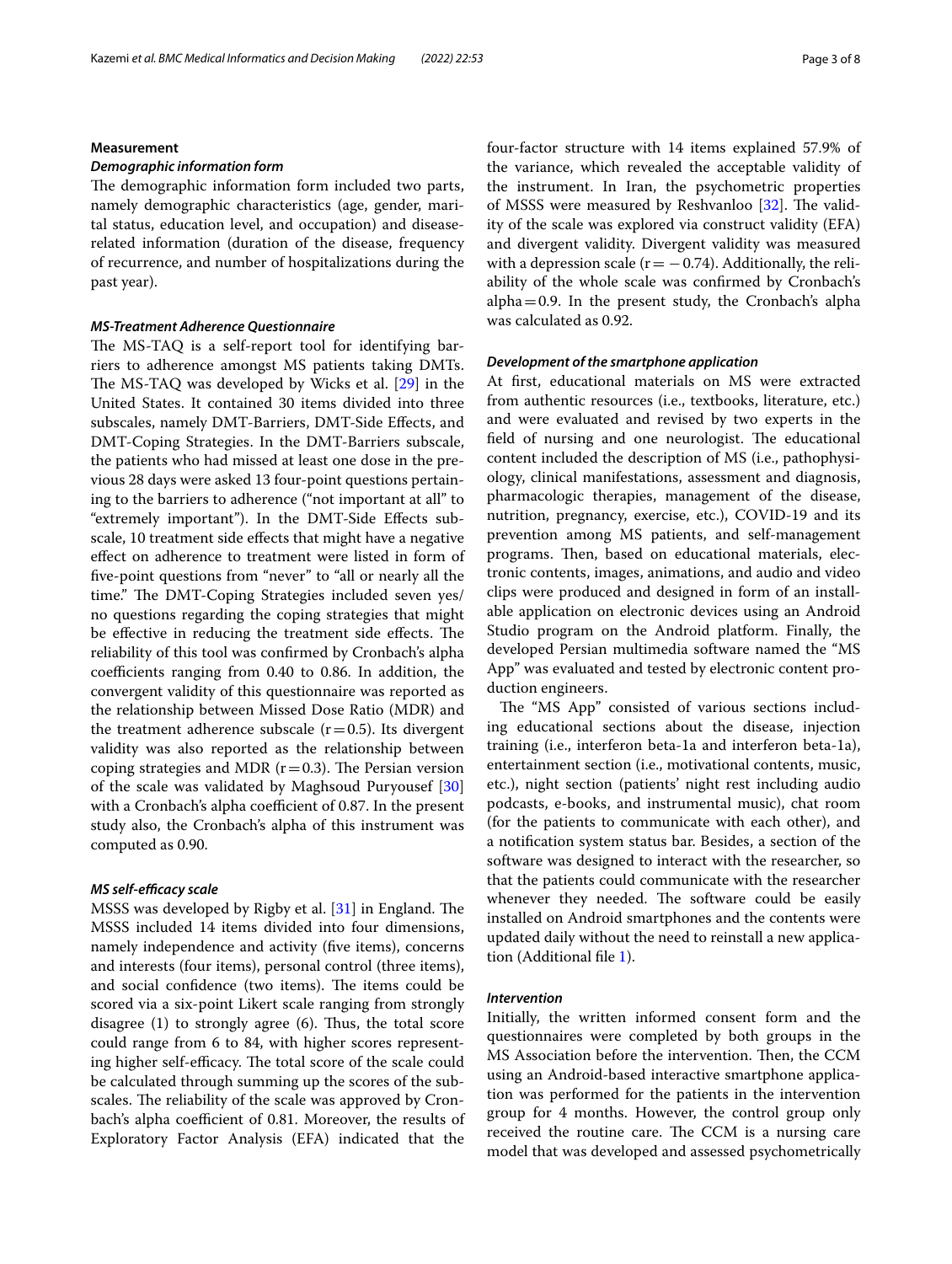in patients with chronic coronary artery disease by Ahmadi et al. in Iran in 2001. This model consisted of four steps including orientation, sensitization, control, and evaluation [\[27](#page-7-1)].

The first stage (orientation) included explaining the aims, making a relationship with the clients, explaining the study protocol, collaboration to take part in the study, and involvement of the clients and their families in care. For this purpose, a 30–45-min session was held with the presence of the patients and their families at the clinic to identify the patients' problems accurately motivate them to participate, explain the importance of continuous care, determine their expectations from each other, and express the need for continuation of the cooperation until the end of the study. At the end of the orientation session, the demographic information form, MS-TAQ, and MSSS were completed.

*Sensitization stage* Interventions were performed in this stage during two mouths. In doing so, sensitizing the clients to accept responsibility for their health was emphasized by evaluating their educational needs. Overall, the patients became familiar with the process of the disease, its complications, DMTs, adherence to treatment, and self-management programs and their possible questions were addressed through the MS App. This multimedia app could be easily installed on Android mobile phones.

*Control stage* This phase consisted of the assessment and continuity of care. Continuous care consultations and care needs were followed daily and weekly through a part of the MS App that was designed for this purpose. The telephone number of the researcher was given to the patients, as well.

*Evaluation stage* In the fourth stage, the efects of the interventions and follow-ups were evaluated using the scales for measuring and comparing adherence to treatment and self-efficacy.

Immediately after the intervention and at the twomonth follow-up, the MSSS and MS-TAQ were completed by the two groups in an online platform due to the COVID-19 pandemic. In addition, the patients in the intervention group were requested to take part in an online survey and express their satisfaction with the implementation of the virtual CCM. At the end of the study, the MS App was made available to all the patients in the MS Association, Shiraz, Iran.

## **Data analysis**

The data were analyzed by the SPSS 22 software at the signifcance level of *p*<0.05. Kolmogorov–Smirnov test showed the normal distribution of the data related to adherence to treatment and self-efficacy  $(p > 0.05)$ . Thus, the data were analyzed using descriptive indices such as mean and Standard Deviation (SD) and inferential statistics including chi-square, Fisher's exact test, independent *t*-test, repeated measures ANOVA, and LSD post-hoc test.

## **Results**

The results indicated that 66.7% of the patients were female and 48.6% were within the age range of 18–29 years. In addition, 62.5% of the patients were suffering from the disease for 1–5 years and 48.6% had a positive history of relapse. There were no significant differences between the intervention and control groups in terms of sociodemographic and clinical characteristics (*p*>0.05) (Table [1](#page-4-0)).

The results of between-group and within-group comparisons of the mean scores of adherence to treatment before, after, and two months after the intervention have been presented in Table [2](#page-4-1). The results of independent t-test showed no signifcant diference between the two groups regarding the mean score of adherence to treatment before the intervention ( $p=0.83$ ). However, this diference was signifcant immediately and two months after the intervention. Repeated measures ANOVA was used to compare the mean scores of adherence to treatment in each group before, immediately after, and two months after the intervention. In the intervention group, a signifcant diference was observed in this regard before, immediately after, and two months after the intervention (*p*<0.0001) (Table [2](#page-4-1)).

The results of between-group and within-group comparisons of the mean scores of self-efficacy before, immediately after, and two months after the intervention have been presented in Table [3](#page-5-1). The results of independent *t*-test showed no signifcant diference between the two groups concerning the mean score of self-efficacy before the intervention ( $p=0.80$ ). However, this difference was signifcant immediately and two months after the intervention. Repeated measures ANOVA was used to compare the mean scores of self-efficacy in each group before, immediately after, and two months after the intervention. In the intervention group, a signifcant diference was observed in this regard before, immediately after, and two months after the intervention  $(p<0.0001)$  (Table [3](#page-5-1)). LSD post-hoc test was used to assess the changes in different stages of the research. Furthermore, the fndings indicated that the majority of the patients in the intervention group were satisfed with this approach.

## **Discussion**

The present study results indicated that applying the CCM using the MS App improved adherence to treatment and self-efficacy among the MS patients. Accordingly, the patients who received the MS App showed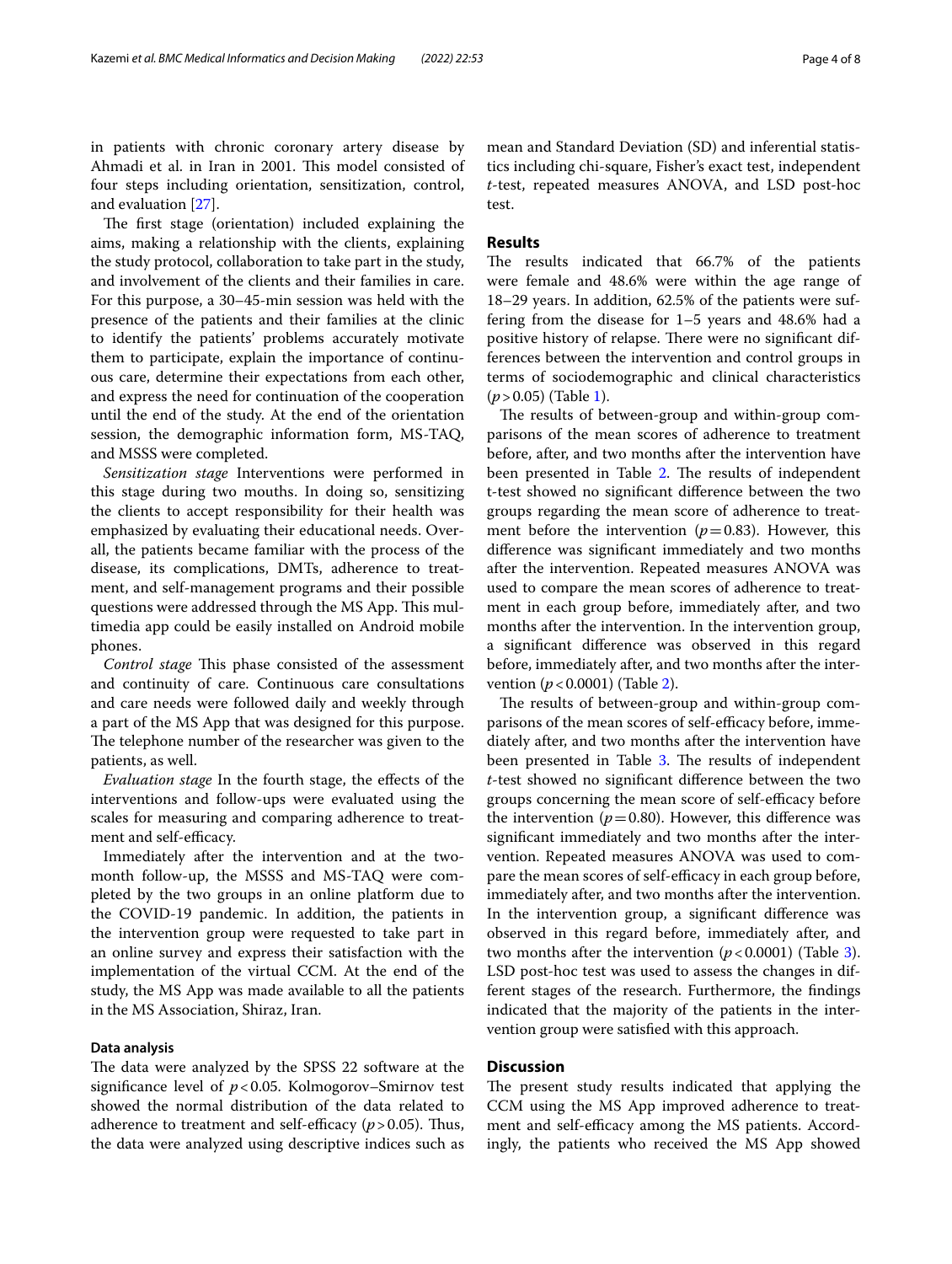| Group variable                     | Control ( $n = 36$ ) |         | Intervention ( $n = 36$ ) |         | Total ( $n = 72$ ) |         | P-value*     |
|------------------------------------|----------------------|---------|---------------------------|---------|--------------------|---------|--------------|
|                                    | <b>Number</b>        | Percent | <b>Number</b>             | Percent | <b>Number</b>      | Percent |              |
| Gender <sup>a</sup>                |                      |         |                           |         |                    |         |              |
| Male                               | 15                   | 41.7    | 9                         | 25      | 24                 | 33.3    | 0.8          |
| Female                             | 21                   | 58.3    | 27                        | 75      | 48                 | 66.7    |              |
| Ageb                               |                      |         |                           |         |                    |         |              |
| $18 - 29$                          | 18                   | 50      | 17                        | 47.2    | 35                 | 48.6    | $\mathbf{1}$ |
| $30 - 40$                          | 16                   | 44.4    | 17                        | 47.2    | 33                 | 45.8    |              |
| $40 - 45$                          | $\overline{2}$       | 5.6     | $\overline{2}$            | 5.6     | $\overline{4}$     | 5.6     |              |
| Educational level <sup>a</sup>     |                      |         |                           |         |                    |         |              |
| Primary and intermediate<br>school | 12                   | 33.3    | $11$                      | 30.6    | 23                 | 31.9    | 0.87         |
| High school                        | 15                   | 41.7    | 17                        | 47.2    | 32                 | 44.4    |              |
| University                         | 9                    | 25      | 8                         | 22.2    | 17                 | 23.7    |              |
| Marital status <sup>a</sup>        |                      |         |                           |         |                    |         |              |
| Single                             | 17                   | 47.2    | 16                        | 44.5    | 33                 | 45.8    | $\mathbf{1}$ |
| Married                            | 19                   | 52.8    | 20                        | 55.6    | 39                 | 54.2    |              |
| Job <sup>a</sup>                   |                      |         |                           |         |                    |         |              |
| Unemployed                         | 9                    | 25      | 11                        | 30.6    | 20                 | 27.7    | 0.8          |
| Employed                           | 10                   | 27.8    | 6                         | 16.7    | 16                 | 22.3    |              |
| Housewife                          | 17                   | 47.2    | 19                        | 52.8    | 36                 | 50      |              |
| Disease duration <sup>b</sup>      |                      |         |                           |         |                    |         |              |
| Under one year                     | $\overline{2}$       | 5.6     | $\mathbf{1}$              | 2.8     | 3                  | 4.2     | 0.69         |
| $1-5$ years                        | 21                   | 58.3    | 24                        | 66.7    | 45                 | 62.5    |              |
| $5-10$ years                       | $\overline{7}$       | 19.4    | 8                         | 22.2    | 15                 | 20.8    |              |
| Above 10 years                     | 6                    | 16.7    | 3                         | 8.3     | 9                  | 12.5    |              |
| Relapse recurrence <sup>a</sup>    |                      |         |                           |         |                    |         |              |
| Without relapsing                  | 13                   | 36.1    | 14                        | 38.9    | 27                 | 37.5    | 0.94         |
| Once relapsing                     | 17                   | 47.2    | 18                        | 50      | 35                 | 48.6    |              |
| Twice relapsing                    | 6                    | 16.7    | $\overline{4}$            | 11.1    | $10$               | 13.9    |              |

## <span id="page-4-0"></span>**Table 1** Sociodemographic and clinical characteristics of the samples

<sup>a</sup> Chi-square test

<sup>b</sup> Fisher exact test

<span id="page-4-1"></span>Table 2 Comparison of the mean scores of adherence to treatment before, after and two months after the intervention in betweengroup and within-group

| Variable               | Groups       | <b>Before intervention</b><br>$Mean + SD$ | After intervention<br>Mean $\pm$ SD | 2 month after<br>intervention<br>$Mean + SD$ | P-value<br>Within group |
|------------------------|--------------|-------------------------------------------|-------------------------------------|----------------------------------------------|-------------------------|
| Adherence to treatment | Control      | $71.27 + 5.64$                            | $71.33 + 7.4$                       | $70 + 3.97$                                  | $0.539**$               |
|                        | Intervention | $71.55 + 5.68$                            | $20.08 + 3.17$                      | $26.94 + 2.97$                               | $P < 0.0001$ **         |
| P-value between groups |              | $0.836*$                                  | $P < 0.0001*$                       | $P < 0.0001*$                                |                         |

\* Independent *t*-test

\*\* Repeated measures test

better levels of adherence to treatment compared to those in the control group immediately after the intervention and at the two-month follow-up. In fact, the mean score of adherence to treatment decreased by removing the

barriers. Thus, obtaining a lower score indicated a better improvement in adherence to treatment. Previous studies demonstrated that the CCM was efective in treatment adherence among hemodialysis and myocardial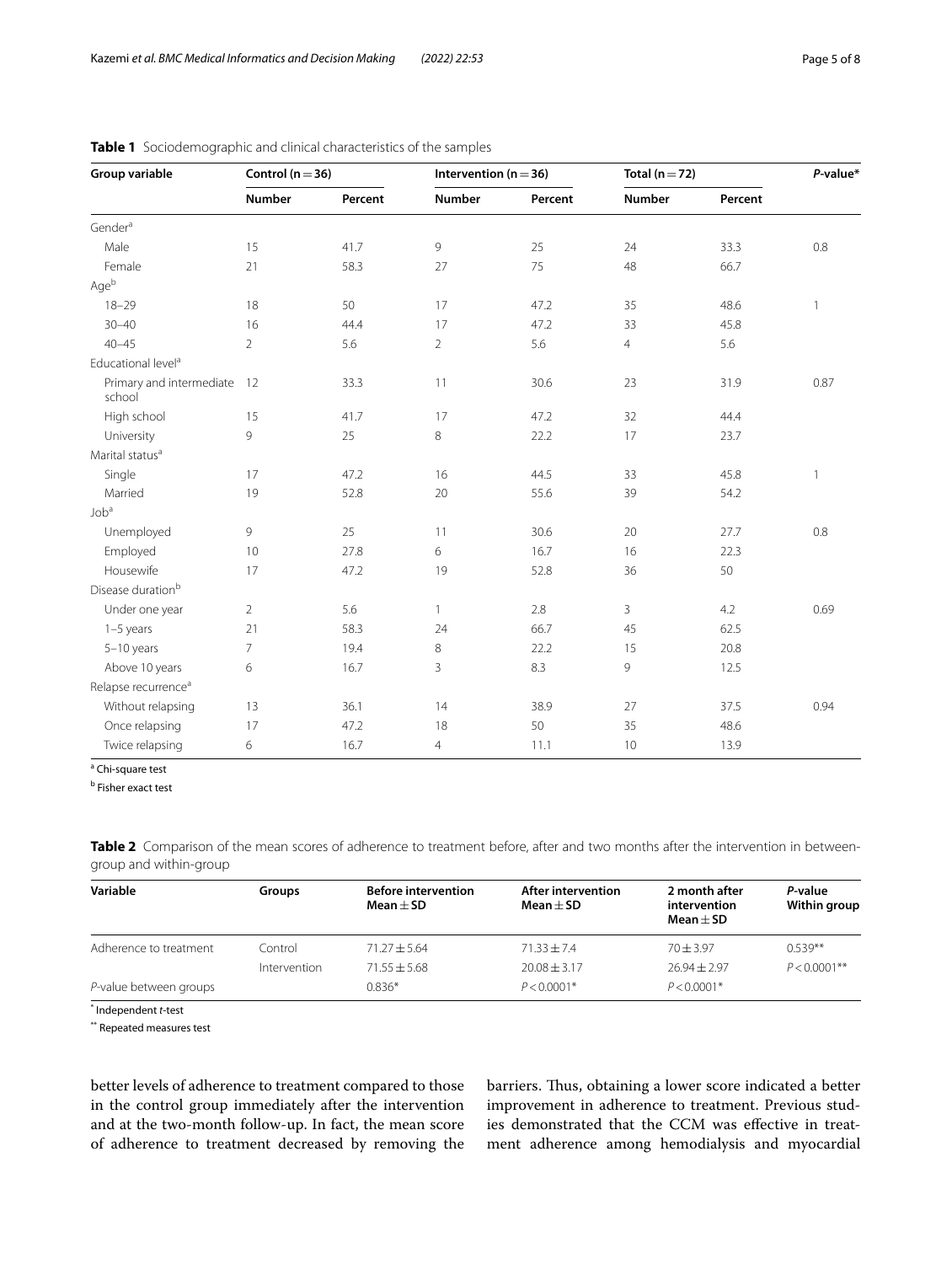| Variable               | Groups       | <b>Before intervention</b><br>$Mean + SD$ | After intervention<br>Mean $\pm$ SD | 2 month after<br>intervention<br>Mean $\pm$ SD | P-value<br>Within group |
|------------------------|--------------|-------------------------------------------|-------------------------------------|------------------------------------------------|-------------------------|
| Self-efficacy          | Control      | $30.41 + 5.09$                            | $30.13 \pm 3.49$                    | $77.83 + 3.97$                                 | $0.010**$               |
|                        | Intervention | $30.69 + 4.29$                            | $52.97 + 4.01$                      | $44.91 + 2.97$                                 | $P < 0.0001$ **         |
| P-value between groups |              | $0.803*$                                  | $P < 0.0001*$                       | $P < 0.0001*$                                  |                         |

<span id="page-5-1"></span>**Table 3** Comparison of the mean scores of self-efficacy before, after and two months after the intervention in between-group and within-group

\* Independent *t*-test

\*\* Repeated measures test

infarction patients [\[33,](#page-7-7) [34](#page-7-8)] and afected lifestyle modifcation in patients with MS [\[35](#page-7-9)]. Similarly, Golan et al. [[36\]](#page-7-10) reported that an electronic notebook through smartphones could improve treatment adherence amongst MS patients.

In the present study, after applying the continuous care model and at the two-month follow-up, the mean score of self-efficacy was higher in the intervention group than in the control group. A recent study also concluded that the continuous care model of information-based hospitalfamily integration via online social media could improve self-efficacy, colostomy complications, and quality of life in colostomy patients [\[37](#page-7-11)]. In the same vein, Ehde et al. indicated the efectiveness of telephone-based self-management interventions in improving self-efficacy and reducing the complications of MS patients. They came to the conclusion that the telephone-delivered intervention was efective in engaging patients in care and improving their disabilities [\[38\]](#page-7-12). Another study also revealed that having access to smartphone apps enhanced women's performance, self-efficacy, and health beliefs in breast self-examination [[39](#page-7-13)]. Evidence has shown that during the COVID-19 outbreak, smartphones and apps have played a key role in several aspects of healthcare delivery and clinical practice among healthcare professionals  $[40, 41]$  $[40, 41]$  $[40, 41]$  $[40, 41]$ . Therefore, alternative approaches can facilitate healthcare delivery during the pandemic.

## **Strengths and limitations**

A key strength of the current study was the innovation in applying continuous care for the MS patients during the COVID-19 pandemic. Implementing the remote CCM during the pandemic minimized the patients' face-to-face visits and consequently, reduced the risk of spread of the viral infection among patients, healthcare providers, and clinicians, and increased patient satisfaction. However, the study had several limitations including the selection of patients with a specifc type of MS (relapsing–remitting), which might increase the likelihood of bias in the data. Another study limitation was selecting the samples within the age range of 18–45 years. With smartphone applications, technology is more likely to be embraced by the younger generation, thus limiting its applicability in older individuals. As another limitation, adherence to treatment was measured using self-report scale that did not directly assess adherence and had a weak correlation  $(r=0.5)$  with the missed dose ratio. Other study limitations included the time-consuming design of the application, the outbreak of COVID-19 that prolonged the sampling process, and the short follow-up period (two months) due to the limited research time.

## **Conclusions**

The results demonstrated that implementing the CCM using the MS App led to improvements in treatment adherence and self-efficacy among the MS patients. Thus, it can be concluded that providing care with an interactive multimedia application can enhance the outcomes as well as patient satisfaction, especially during the COVID-19 pandemic. Therefore, this approach is recommended to be used for nurses, healthcare providers, and clinicians. This approach can also be used to provide continuous care in other interventions for MS patients. However, its usefulness is required to be assessed in further studies.

#### **Abbreviations**

CCM: Continuous care model; COVID-19: Coronavirus disease of 2019; MS: Multiple sclerosis; RR: Relapsing–remitting; MS-TAQ: Multiple sclerosis treatment adherence questionnaire; MSSS: Multiple sclerosis self-efficacy scale; MD: Mean diference; DMT: Disease-modifying therapy.

## **Supplementary Information**

The online version contains supplementary material available at [https://doi.](https://doi.org/10.1186/s12911-022-01785-x) [org/10.1186/s12911-022-01785-x.](https://doi.org/10.1186/s12911-022-01785-x)

<span id="page-5-0"></span>**Additional fle 1**. The Persian "MS App" consisted of various sections including main menu, MS introduction, beyond MS, entertainment section, and night episode

#### **Acknowledgements**

This article was extracted from Seyed Mojtaba Kazemi's MSc thesis in Medical-Surgical Nursing, which was approved and fnancially supported by the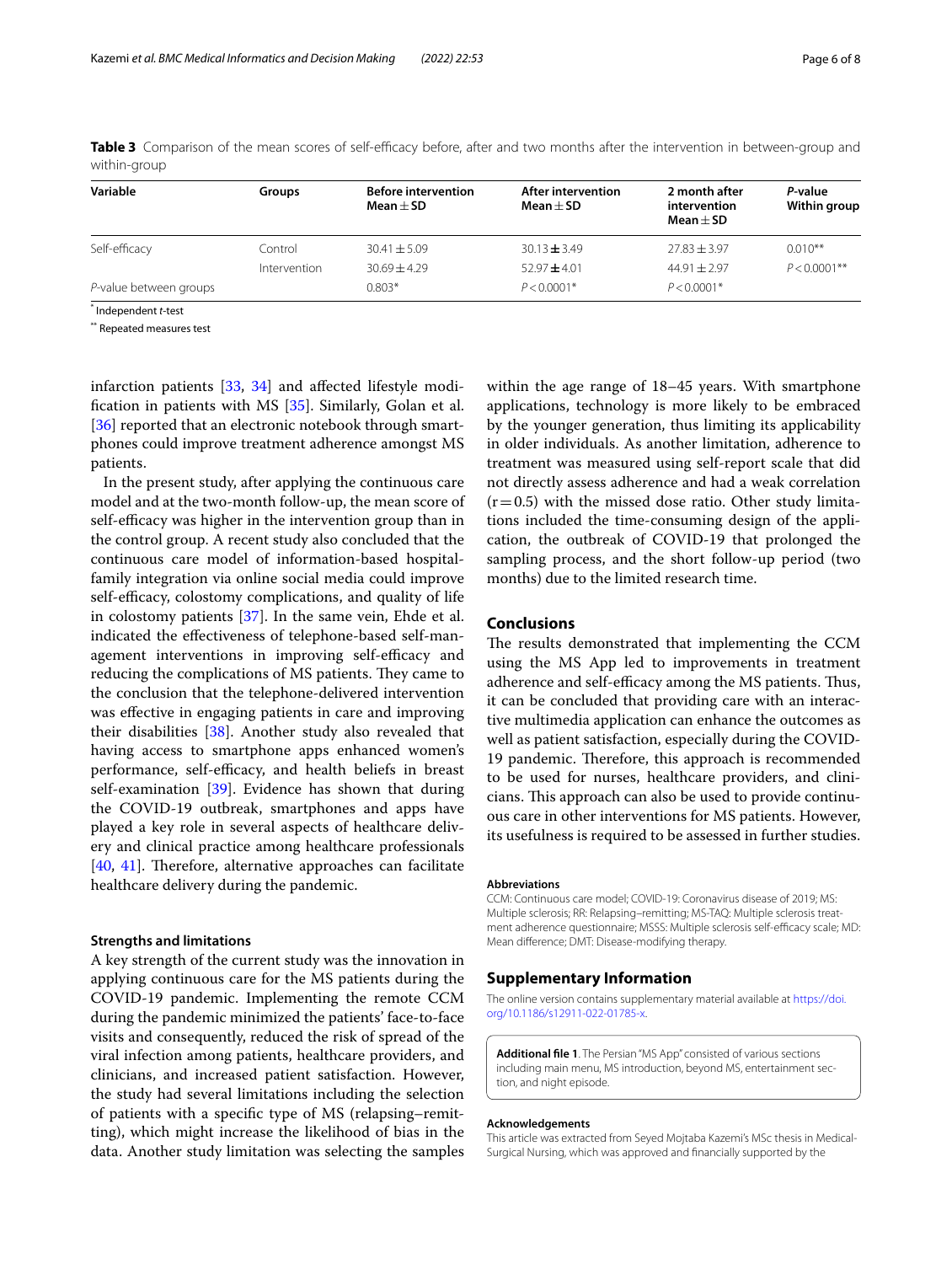Vice-chancellor of Research and Technology of Shiraz University of Medical Sciences, Shiraz, Iran. Hereby, the authors would like to thank the staf of the MS Association as well as the participants for their cooperation. They would also like to appreciate Ms. A. Keivanshekouh at the Research Consultation Center (RCC) of Shiraz University of Medical Sciences for improving the use of English in the manuscript.

#### **Authors' contributions**

All authors made substantial contributions to the conception and design of the study. The data were collected by SMK. Data analysis and interpretation was done by MR, SMK, and MaR., SMK and MR conducted the intervention and participated in drafting the manuscript. All authors revised the manuscript critically for important intellectual content and approved the manuscript. All authors read and approved the fnal manuscript.

#### **Funding**

This study was financially supported by the Vice-chancellor for Research Affairs of Shiraz University of Medical Sciences, Shiraz, Iran (No. 21498). The VCR had no role in conducting the study and publication of the article.

## **Availability of data and materials**

The datasets used and analyzed during the current study are available from the corresponding author on reasonable request.

## **Declarations**

#### **Ethics approval and consent to participate**

This study was conducted in accordance with the Helsinki Declaration and was approved by the Research Ethics Committee of Shiraz University of Medical Sciences (Approval No. IR.SUMS.REC.1399.201). All the patients were fully informed about the aim of the research, anonymity, and confdentiality of their personal information and their written informed consent forms were obtained. Furthermore, the control group participants were provided with the designed programs and trainings at the end of the research.

#### **Consent for publication**

Not applicable.

#### **Competing interests**

The authors declare that they have no competing interests.

#### **Author details**

<sup>1</sup> Student Research Committee, School of Nursing and Midwifery, Shiraz University of Medical Sciences, Shiraz, Iran. <sup>2</sup> Community Based Psychiatric Care Research Center, School of Nursing and Midwifery, Shiraz University of Medical Sciences, Shiraz, Iran. <sup>3</sup> Department of Nursing, School of Nursing and Midwifery, Shiraz University of Medical Sciences, Shiraz, Iran. <sup>4</sup>Clinical Neurology Research Center, Shiraz University of Medical Sciences, Shiraz, Iran.

#### Received: 18 September 2021 Accepted: 16 February 2022 Published online: 26 February 2022

#### **References**

- <span id="page-6-0"></span>1. Oost W, Talma N, Meilof JF, Laman JD. Targeting senescence to delay progression of multiple sclerosis. J Mol Med. 2018;96(11):1153–66.
- <span id="page-6-1"></span>2. Feigin VL, Abajobir A, Abate K, Abd-Allah F, Abdulle A, Abera S, GBD 2015 Neurological Disorders Collaborator Group. Global, regional, and national burden of neurological disorders during 1990–2015: a systematic analysis for the Global Burden of Disease Study 2015. Lancet Neurol. 2017;16(11):877–97.
- <span id="page-6-2"></span>3. Azami M, YektaKooshali MH, Shohani M, Khorshidi A, Mahmudi L. Epidemiology of multiple sclerosis in Iran: a systematic review and metaanalysis. PLoS ONE. 2019;14(4):e0214738.
- <span id="page-6-3"></span>4. Abtahi S-H, Manavi S-P, Fereidan-Esfahani M. Updated systematic review on epidemiology of multiple sclerosis in Iran: central accumulation and possible role for industrial pollution. J Rev Med Sci. 2021;1(1):16–24.
- <span id="page-6-4"></span>5. Wallin MT, Culpepper WJ, Nichols E, Bhutta ZA, Gebrehiwot TT, Hay SI, Khalil IA, Krohn KJ, Liang X, Naghavi M, et al. Global, regional, and national

burden of multiple sclerosis 2013–2016. A systematic analysis for the Global Burden of Disease Study 2016. Lancet Neurol. 2019;18(3):269–85.

- <span id="page-6-5"></span>6. Lorefce L, Fenu G, Frau J, Coghe G, Marrosu MG, Cocco E. The impact of visible and invisible symptoms on employment status, work and social functioning in multiple sclerosis. Work. 2018;60(2):263–70.
- <span id="page-6-6"></span>7. Reynolds R, Dennis S, Hasan I, Slewa J, Chen W, Tian D, Bobba S, Zwar N. A systematic review of chronic disease management interventions in primary care. BMC Fam Pract. 2018;19(1):1–13.
- <span id="page-6-7"></span>8. Kapica-Topczewska K, Collin F, Tarasiuk J, Chorąży M, Czarnowska A, Kwaśniewski M, Brola W, Bartosik-Psujek H, Adamczyk-Sowa M, Kochanowicz J. Clinical and epidemiological characteristics of multiple sclerosis patients receiving disease-modifying treatment in Poland. Neurol Neurochir Pol. 2020;54(2):161–8.
- <span id="page-6-8"></span>9. Verdugo RM, Herráiz ER, Fernández-Del Olmo R, Bonet MR, García MV. Adherence to disease-modifying treatments in patients with multiple sclerosis in Spain. Patient Prefer Adher. 2019;13:261.
- <span id="page-6-9"></span>10. Gerber B, Cowling T, Chen G, Yeung M, Duquette P, Haddad P. The impact of treatment adherence on clinical and economic outcomes in multiple sclerosis: real world evidence from Alberta. Canada Mult Scler Relat Disord. 2017;18:218–24.
- <span id="page-6-10"></span>11. World Health Organization. Adherence to long-term therapies: evidence for action. 2003.
- <span id="page-6-11"></span>12. Erbay Ö, Yesilbalkan ÖU, Yüceyar N. Factors afecting the adherence to disease-modifying therapy in patients with multiple sclerosis. J Neurosci Nurs. 2018;50(5):291–7.
- <span id="page-6-12"></span>13. Young CA, Mills R, Rog D, Sharrack B, Majeed T, Constantinescu CS, Kalra S, Harrower T, Santander H, Courtald G. Quality of life in multiple sclerosis is dominated by fatigue, disability and self-efficacy. J Neurol Sci. 2021;426:117437.
- <span id="page-6-13"></span>14. Abraham C, Denford S. Design, implementation, and evaluation of behavior change interventions: a ten-task guide. In: The handbook of behavior change; 2020. p. 269–84.
- <span id="page-6-14"></span>15. Sikes EM, Cederberg KL, Baird JF, Sandroff BM, Motl RW. Self-efficacy and walking performance across the lifespan among adults with multiple sclerosis. Neurodegener Dis Manag. 2019;9(5):267–75.
- <span id="page-6-15"></span>16. Guicciardi M, Carta M, Pau M, Cocco E. The relationships between physical activity, self-efficacy, and quality of life in people with multiple sclerosis. Behav Sci (Basel). 2019;9(12):121.
- <span id="page-6-16"></span>17. Dumitrescu L, Papathanasiou A, Coclitu C, Constantinescu CS, Popescu BO, Tanasescu R. Beta interferons as immunotherapy in multiple sclerosis: a new outlook on a classic drug during the COVID-19 pandemic. QJM. 2021;114:691–7.
- <span id="page-6-17"></span>18. Cerqueira JJ, Compston DAS, Geraldes R, Rosa MM, Schmierer K, Thompson A, Tinelli M, Palace J. Time matters in multiple sclerosis: can early treatment and long-term follow-up ensure everyone benefts from the latest advances in multiple sclerosis? J Neurol Neurosurg Psychiatry. 2018;89(8):844–50.
- <span id="page-6-18"></span>19. Otaghi M, Bastami M, Borji M, Tayebi A, Azami M. The effect of continuous care model on the sleep quality of hemodialysis patients. Nephrourol Mon. 2016;8(3):67–78.
- <span id="page-6-19"></span>20. Bove R, Rowles W, Zhao C, Anderson A, Friedman S, Langdon D, Alexander A, Sacco S, Henry R, Gazzaley A. A novel in-home digital treatment to improve processing speed in people with multiple sclerosis: a pilot study. Mult Scler J. 2020;27(5):778–89.
- <span id="page-6-20"></span>21. Robb JF, Hyland MH, Goodman AD. Comparison of telemedicine versus in-person visits for persons with multiple sclerosis: a randomized crossover study of feasibility, cost, and satisfaction. Mult Scler Relat Disord. 2019;36:101258.
- <span id="page-6-21"></span>22. Ahluwalia SC, Friedman E, Siconolf D, Saliba D, Phillips J, Shih R. Promises and pitfalls of health information technology for home-and communitybased services. J Appl Gerontol. 2020;0733464820941364.
- <span id="page-6-22"></span>23. Sheikh A, Anderson M, Albala S, Casadei B, Franklin BD, Richards M, Taylor D, Tibble H, Mossialos E. Health information technology and digital innovation for national learning health and care systems. Lancet Digit Health. 2021;3:e383–96.
- <span id="page-6-23"></span>24. Kardan Barzoki E, Bakhshandeh H, Nikpajouh A, Elahi E, Haghjoo M. Comparison of the effect of education through lecture and multimedia methods on knowledge, attitude, and performance of cardiac care. Iran J Cardiovasc Nurs. 2016;4(4):6–13.
- <span id="page-6-24"></span>25. Malale K, Fu J, Nelson W, Gemuhay HM, Gan X, Mei Z. Potential benefts of multimedia-based home catheter management education in patients